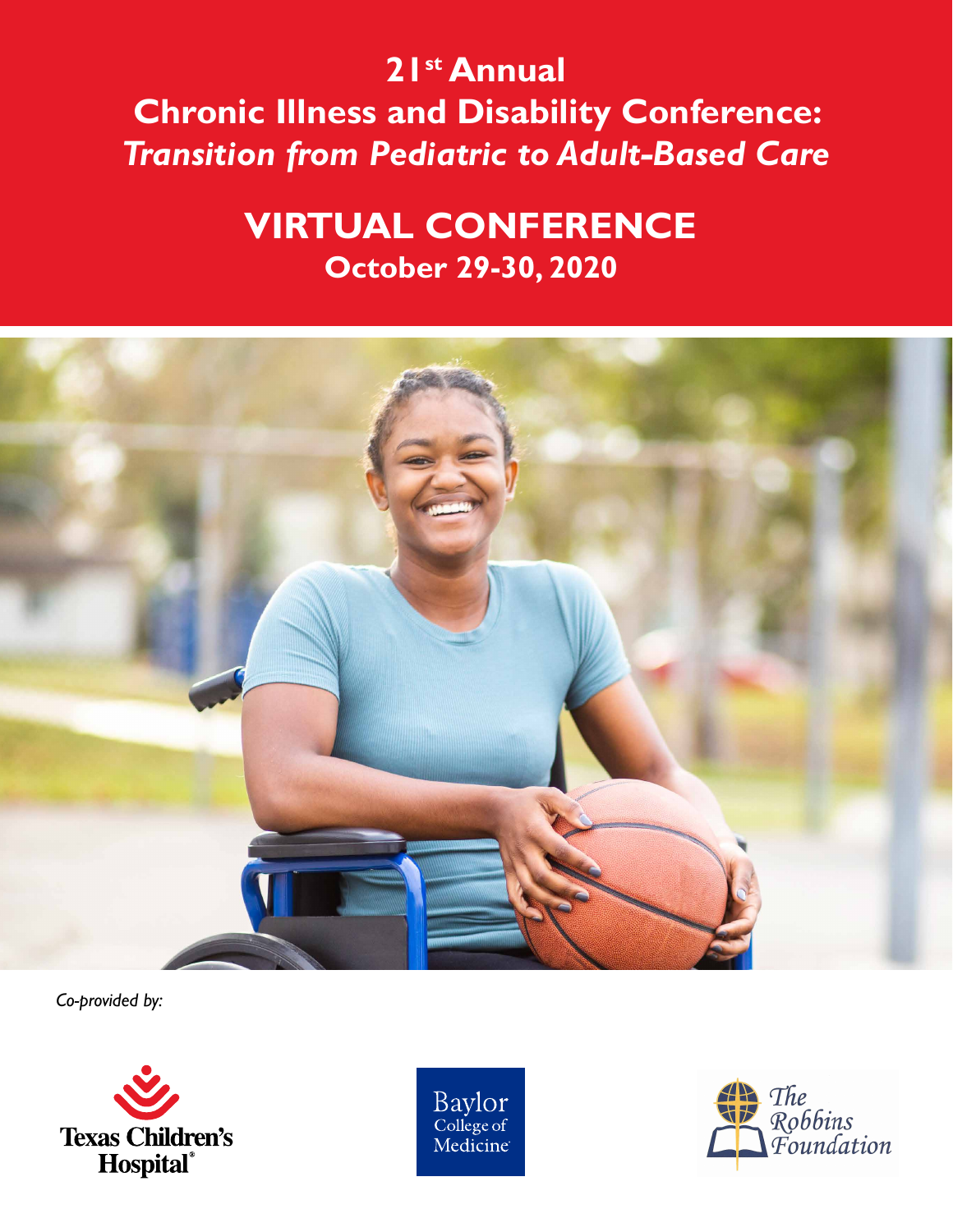## PLANNING COMMITTEE

#### **Albert C. Hergenroeder, MD – Activity Director**

Cecily L. Betz, PhD, RN, FAAN Amanda Garey, MSN, RNC-OB, C-EFM Scott Garner, MBA Albert C. Hergenroeder, MD Elaine Hime

Ivy Goldstein Siripoom McKay, MD Peggy McManus, MHS Diane Murrell, LMSW Shelley Townsend, MSW Luis Valdez, MPH

Sherry Vinson, MD Gail Vozzella, MSN, RN, NEA-BC Laura Warren Chava White, LMSW-AP

## ACTIVITY FACULTY

All faculty are located in Houston, Texas, unless otherwise noted.

#### **Laura Alter, MS, CPRP**

Manager, Employment Services Jewish Family Service

#### **Cecily L. Betz, PhD, RN, FAAN**

Professor of Clinical Pediatrics USC Keck School of Medicine, Department of Pediatrics Nursing Director and Research Director USC Center of Excellence in Developmental Disabilities Children's Hospital Los Angeles Los Angeles, CA Editor-in-Chief, *Journal of Pediatric Nursing*

#### **Dakota Bramble, MPH**

Type 1 Diabetes Transition Patient Texas Children's Hospital and Baylor College of Medicine

#### **Jennifer A. Disabato, DNP, CPNP-PC, AC**

Associate Professor College of Nursing University of Colorado Anschutz Medical Campus Denver, CO

#### **Daniel DeSalvo, MD**

Assistant Professor Department of Pediatrics Section of Pediatric Diabetes and Endocrinology Baylor College of Medicine

#### **Kimberly Espinoza, DDS, MPH**

Clinical Associate Professor Director of Dental Education in the Care of Persons with Disabilities (DECOD) Program University of Washington School of Dentistry Seattle, WA

#### **Susan Fernbach, RN, BSN**

Assistant Professor Director, Office of Community Engagement and Diversity Department of Molecular and Human Genetics Baylor College of Medicine Texas Children's Hospital

**Al Freedman, PhD** Clinical Psychologist, Private Practice

#### **Beth Garland, PhD**

Associate Professor Department of Pediatrics Section of Adolescent Medicine and Sports Medicine Baylor College of Medicine

#### **Jordan Kemere, MD**

Assistant Professor Department of Medicine Section of Transition Medicine Baylor College of Medicine

#### **Mark Lawley, PhD**

TEES Research Professor Deputy Director, Center for Remote Health Technologies and Systems, Department of Biomedical Engineering, Department of Epidemiology and Biostatistics, Texas A&M University College Station, TX

#### **Nelly Miranda, BS, RN, CDE**

Coordinator for the Young Adult Diabetes Program Baylor College of Medicine

#### **Philip Moons, PhD, RN**

Professor of Healthcare and Nursing Science Department of Public Health and Primary Care KU Leuven Belgium, Germany Research Leader, Health Care Transition Research Group, Institute of Health and Care Sciences University of Gothenburg, Sweden

#### **Beth Sufian, JD**

Partner Sufian & Passamano

#### **Huda Zoghbi, MD**

Investigator, Howard Hughes Medical Institute Director, Jan and Dan Neurological Research Institute Ralph D. Feigin Professor, Baylor College of Medicine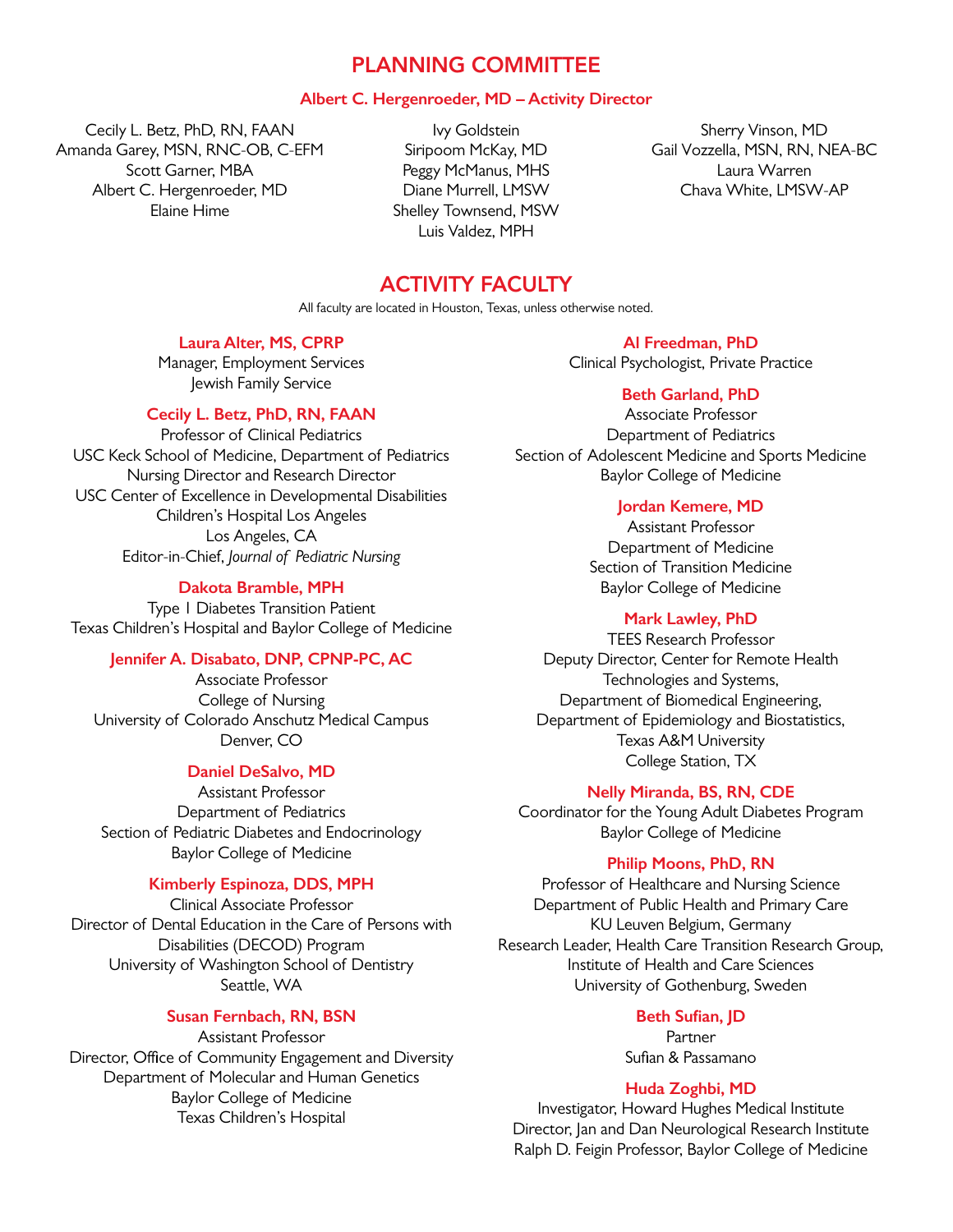## NEEDS STATEMENT

Skill preparation and planning for healthcare transition for children and youth with special healthcare needs is inadequate. Less than fifty percent of families nationwide indicate that their children with special healthcare needs have received the services necessary to make appropriate transitions to adult healthcare, work, and independence. One of the major hurdles to receiving this care is the lack of a workforce, including physicians, nurses, social workers, mental health providers and all who provide services to youth and young adults with special healthcare needs trained to provide the services necessary to make the healthcare transition. There is a strong need for physicians to have the knowledge and skills to provide the services needed to facilitate a successful transition from pediatric to adult-based care and services.

Because of increased awareness of transitioning to adult-based care, clinicians are required to update their knowledge of the changing strategies for integrating emerging adult-based care into practice.

For all conference participants, there will be a discussion of the legal issues involved in healthcare transition, as well as time to meet and talk with faculty in small groups, to exchange ideas among participants, and to share knowledge and information about how best to plan for a successful transition to adulthood.

## TARGET AUDIENCE

Physicians in internal medicine, family practice, pediatrics, psychiatry, and physiatry; other healthcare providers including psychologists, social workers, nurses, dietitians, case managers, counselors, and primary care providers; and youth and young adults who have a chronic illness or disability and their parents or guardians.

## LEARNING OBJECTIVES

At the conclusion of the conference, participants should be able to:

- Identify strategies for setting up and evaluating a transition program as well as describe models of care for transitioning youth with a variety of chronic illnesses and disabilities.
- Identify strategies to help caregivers cope with the stress of caring for and then planning for the transition to adult-based care for their adolescents and young adults with special health care needs (AYASHCN).
- List the interdisciplinary aspects of care, such as formal planning related to HCT for families of AYASHCN, performed by many members of the provider team, especially nurses.
- Explain the legal issues associated with transition from pediatric to adult-based care.

### EDUCATIONAL METHODS

Lectures • Breakout Sessions • Question and Answer Sessions

## ACTIVITY EVALUATION

Evaluation by questionnaire will address program content, presentation, and possible bias.

### ACCREDITATION/CREDIT DESIGNATION

#### *Physicians*

Baylor College of Medicine is accredited by the Accreditation Council for Continuing Medical Education (ACCME) to provide continuing medical education for physicians.

Baylor College of Medicine designates this live activity for a maximum of 11.75 *AMA PRA Category 1 Credits*™. Physicians should claim only the credit commensurate with the extent of their participation in the activity.

The presentation, **Legal Issues in the Transition from Pediatric to Adult-Based Care**, has been designated by Baylor College of Medicine for 0.75 credit of education in medical ethics and/or professional responsibility.

#### *Social Work*

Texas Children's Hospital is an approved continuing education provider for Social Workers through the Texas State Board of Social Worker Examiners. Social work continuing education units provided, 11.75 hours of continuing education including 0.75 hour of ethics.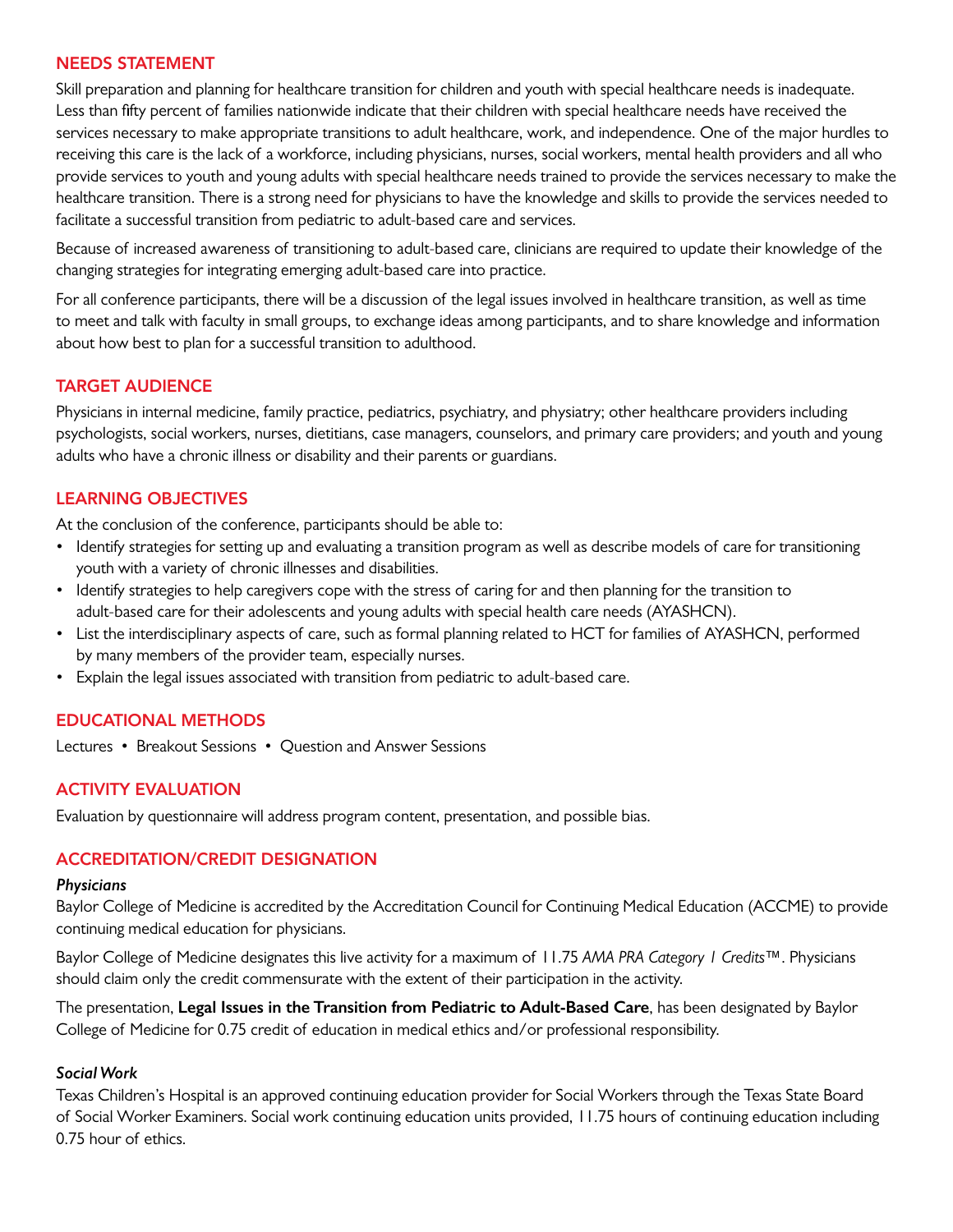## *Nursing*

Texas Children's Hospital is accredited with distinction as a provider of nursing continuing professional development by the American Nurses Credentialing Center's Commission on Accreditation. This continuing nursing education activity awards up to 11.75 contact hours.

This nursing continuing professional development activity awards up to 11.75 contact hours.

This includes 0.75 out of the 2.0 contact hours required for Nursing Jurisprudence and Ethics Continuing Nursing Education Requirement.

## *Occupational Therapy and Physical Therapy*

This activity has been approved by the Texas Board of Physical Therapy Examiners for 11.75 CCUs for PTs and PTAs.

Continuing Competency Units (CCU) have been applied for this conference through Texas Occupational Therapy Association (TOTA) 11.75 hours credit. Texas Children's Hospital is an Approved Provider for the Texas Occupational Therapy Association. The assignment of TOTA CE hours does not imply endorsement of a specific course, content, products, or clinical procedures by TOTA.

## FEE, REGISTRATION AND CONFIRMATION INFORMATION

Refer to the online registration form at **cpd.education.bcm.edu/chronic2020** for the fee schedule. Your registration will not be processed until payment is received. Your registration will be confirmed. If you have not received confirmation at least 5 business days before the activity start date, contact the Baylor College of Medicine (BCM) Division of Continuing Professional Development (DCPD) immediately.

A limited number of scholarships are available for adolescents and young adults with special health care needs and their parents or guardians. For complete details, please contact Lauren Warren at **laura@txp2p.org**.

The DCPD reserves the right to limit the number of participants in an activity and will not be responsible for any expenses incurred by an individual whose registration is not confirmed and for whom space is not available.

To register/pay for the conference, visit our website at **cpd.education.bcm.edu/chronic2020**.

## CANCELLATION/REFUND POLICY

Requests for registration refunds must be in writing and received by the DCPD at least 10 business days before the activity begins. The date the request is received by the DCPD will be considered the cancellation date. Requests received after the refund deadline will not be processed. Cancellations are subject to a \$50 administrative fee to be deducted from the paid registration fee to cover guarantees and other expenses. Requests should be emailed to **cpd@bcm.edu**.

The DCPD reserves the right to cancel activities, not less than 10 business days before the scheduled date, if extenuating circumstances make it necessary. Registrants will be notified at the contact number indicated on the registration form and again in writing. If an activity is cancelled, the DCPD's liability is limited to the paid registration fee. Note: If the registration payment was made by check, a Social Security number is required to process the refund.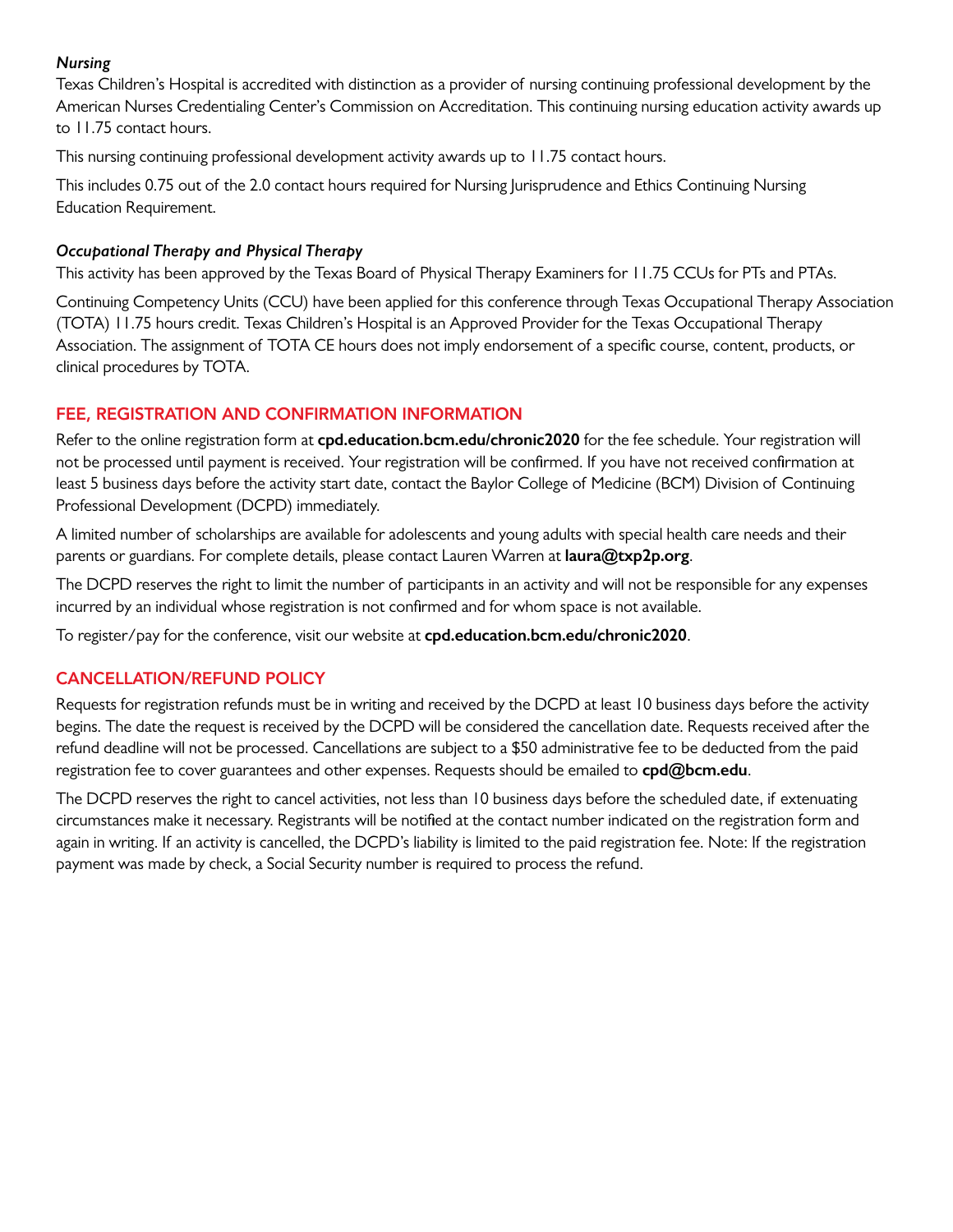## **21st Annual Chronic Illness and Disability Conference:**  *Transition from Pediatric to Adult-Based Care*

## AGENDA **THURSDAY, OCTOBER 29, 2020**

**7:50 a.m. Waiting Room (Zoom)**

**8:00 Welcome and Announcements** *Albert C. Hergenroeder, MD*

**8:10 Clay Dyer–Most Motivational Pro Angler in the World**

## **8:15 Neurologic Reseach Institute Welcome and Update on Genetic Neurologic Disease and the Implications for Transition From Pediatric to Adult-Based Care**

### *Huda Zoghbi, MD*

Investigator, Howard Hughes Medical Institute Ralph D. Feigin Professor, Baylor College of Medicine Director, Jan and Dan Duncan Neurological Research Institute

**Goal:** The audience will understand the dramatic changes of therapeutics in neurologic diseases.

**Objectives:** The audience will be able to discuss:

- The future of therapeutics in genetic neurologic diseases.
- How those treatments are affecting providers', patients' and families' expectations of life expectancy and the expectation of moving from pediatric to adult-based care.
- The speaker's perspective on what we should start to build as an infrastructure for facilitating this eventual transition from pediatric to adult-based care, when appropriate, for some of these patients.

## **8:45 Q&A**

## **8:55 Houston City Council Proclamation**

*David Robinson*, Houston City Council, Proclamation *Gabe Cazares*, Director, Office for People with Diabilities

## **9:05 Health Care Transition: 2020 and Beyond** *Cecily L. Betz, PhD, RN, FAAN*

Professor of Clinical Pediatrics, USC Keck School of Medicine, Department of Pediatrics Nursing Director and Research Director, USC University Center of Excellence in Developmental Disabilities at Children's Hospital

Los Angeles

**Goal:** The audience will understand the state of HCT in 2020.

**Objectives:** At the end of this presentation, the participant will:

- Appreciate the advances that have been made in the field pertaining to health care transition science and practice.
- Gain awareness of the successful strategies that have contributed to the development of health care transition science and practice.
- Understand the future challenges that confront the widespread implementation of health care transition service models.
- Recognize the unique features of health care transition field of science and practice, and its potential for affecting improved outcomes for adolescents and emerging adults with SHCN and disabilities.

## **9:50 Dental Care for Young Adults with Chronic Illness and Disability**

## *Kimberly Espinoza, DDS*

Clinical Associate Professor,

Director of the Dental Education in the Care of Persons with Disabilities (DECOD) Program at the University of Washington School of Dentistry; MCHB-funded Leadership Education in Neurodevelopmental Disabilities Discipline Leader (AUCD speaker)

**Goal:** The audience will understand challenges for delivering dental care to adolescents and young adults with special health care needs.

**Objectives:** The audience will be able to describe:

- The dental needs of youth and young adults with special health care needs in the U.S. and worldwide.
- The special needs of those with intellectual, emotional and developmental disabilities.
- Barriers to receiving dental care during the transition years (age 18-25).
- Programs to deliver this care and train the next workforce of dental providers.

## **10:35 Q&A**

## **10:45 Break**

## **11:00 Legal Issues in the Transition From Pediatric to Adult-Based Care**

#### *Beth Sufian, JD*

Partner, Sufian & Passamano

**Goal:** The audience will be able to understand practical methods of ensuring legally mandated insurance coverage during the health care transition.

**Objective:** The audience will be able to discuss health care transition in the context of the current health care landscape.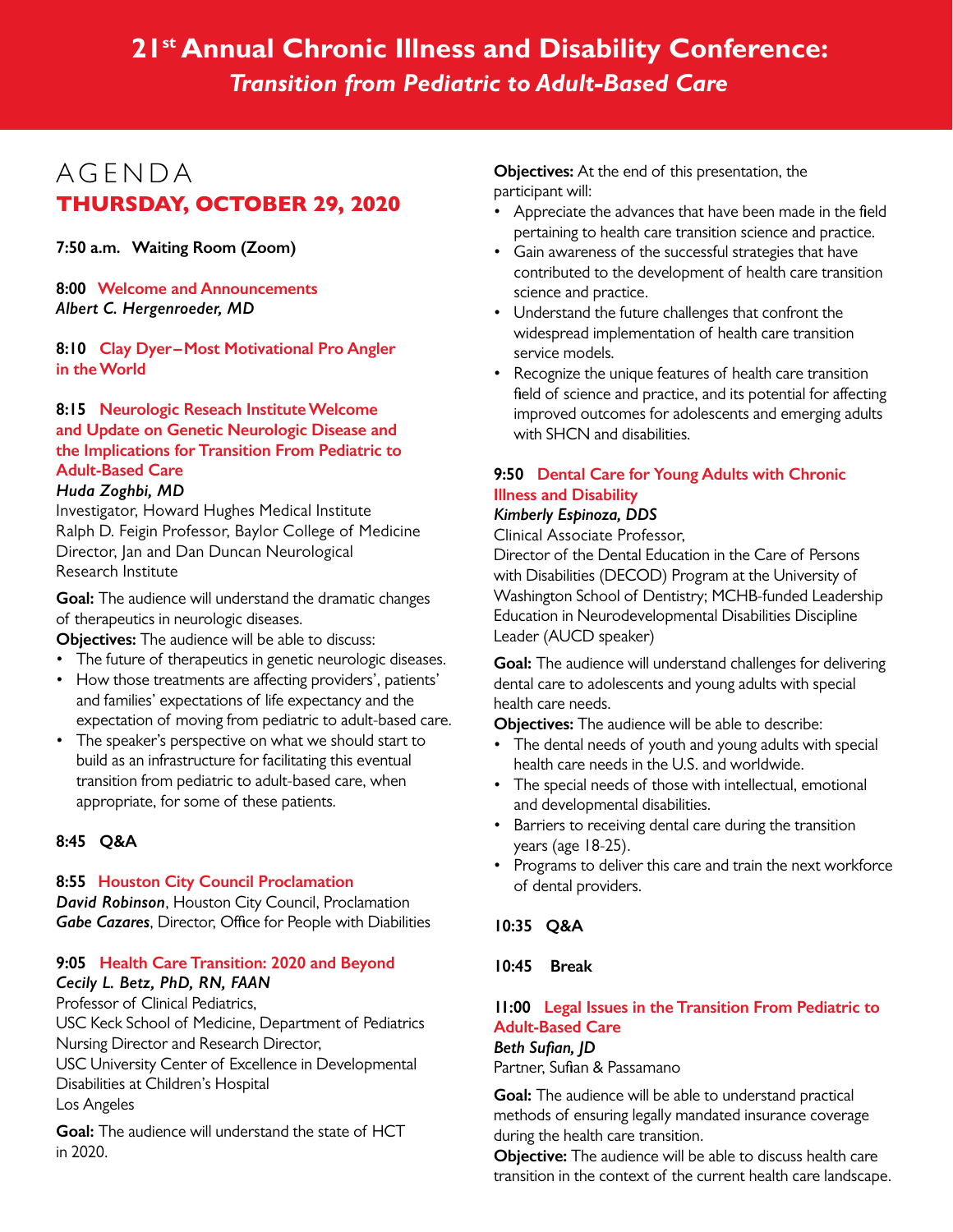## **11:55 Break**

## **12:10 p.m. Meet-the-Faculty Lunch**

- Kimberly Espinoza, DDS
- Dakota Bramble, MPH
- Beth Sufian, ID
- Al Freedman, PhD
- Mark Lawley, PhD
- Got Transition

### **1:05 End lunch sessions**

## **1:20 Breakout Sessions I, with Faculty Attendees, please choose from one of the following:**

## **Self-advocacy and Self-disclosure in Obtaining Employment**

### *Laura Alter, CPRP*

Manager, Employment Services, Jewish Family Service

**Goal:** The audience would understand the importance of self-advocacy and self-disclosure in obtaining employment. **Objectives:** The audience will be able to describe:

- Techniques of job interviewing that promote self-advocacy.
- How to handle questions from prospective employers about the applicant's chronic illness or disability.

## **Legal Issues**

### *Beth Sufian, JD*

Partner, Sufian & Passamano

**Goal:** The audience will be able to understand guardianship and power of attorney as a teenager transitions into adulthood.

**Objectives:** The audience will be able to describe:

- The difference between guardianship and power of attorney.
- The pros and cons of guardianship and power of attorney from the perspective of the patient and guardian.

## **Operational and Administrative Aspects of a Dental Clinic for Adolescents and Young Adults with Medical Complexity**

## *Kimberly Espinoza, DDS*

Clinical Associate Professor, Director of the Dental Education in the Care of Persons with Disabilities (DECOD) Program,

University of Washington School of Dentistry MCHB-funded Leadership Education in Neurodevelopmental Disabilities Discipline Leader (AUCD speaker) Seattle, WA

## **From Stress to Strength**

#### *Susan Fernbach, RN, BSN*

Director, Office of Community Engagement and Diversity, Assistant Professor, Department of Molecular and Human Genetics, Baylor College of Medicine/Texas Children's Hospital

## *Jordan Kemere, MD*

Assistant Professor, Department of Medicine, Section of Transition Medicine, Baylor College of Medicine

**Goal:** Provide the audience with methods to improve self-care for caregivers of teens/young adults with IDD as they transition to adult care.

**Objective:** The audience will be able to describe a program for improving self-care for caregivers which will include specific tips gathered from one session.

This session includes a brief overview of the "From Stress to Strength" program model, qualitative results from the program as well as specific discussion from one session of Positive Adult Development curriculum: "From Conflict to Collaboration."

## **Technology to Improve No-Show Rates and Clinic Flow**

## *Mark Lawley, PhD*

TEES Research Professor,

Deputy Director, Center for Remote Health Technologies and Systems, Department of Biomedical Engineering, Department of Epidemiology and Biostatistics, Texas A&M University College Station, TX

**Goal:** The audience will understand the potential roles of technology in improving no-show rates and clinic operations in clinics that serve patients with special health care needs. **Objectives:** The audience will be able to describe:

• An engineer's perspective on the no-show rate problem.

• Methods to improve no-show rates for patients with chronic illnesses.

## **What specialized training is needed for nurses who want to do health care transition planning** *Cecily L. Betz, PhD, RN, FAAN*

Professor of Clinical Pediatrics, USC Keck School of Medicine, Department of Pediatrics Nursing Director and Research Director, USC University Center of Excellence in Developmental Disabilities at Children's Hospital Los Angeles

## *Jennifer A. Disabato, DNP, CPNP-PC, AC*

Associate Professor, College of Nursing University of Colorado Anschutz Medical Campus Denver, CO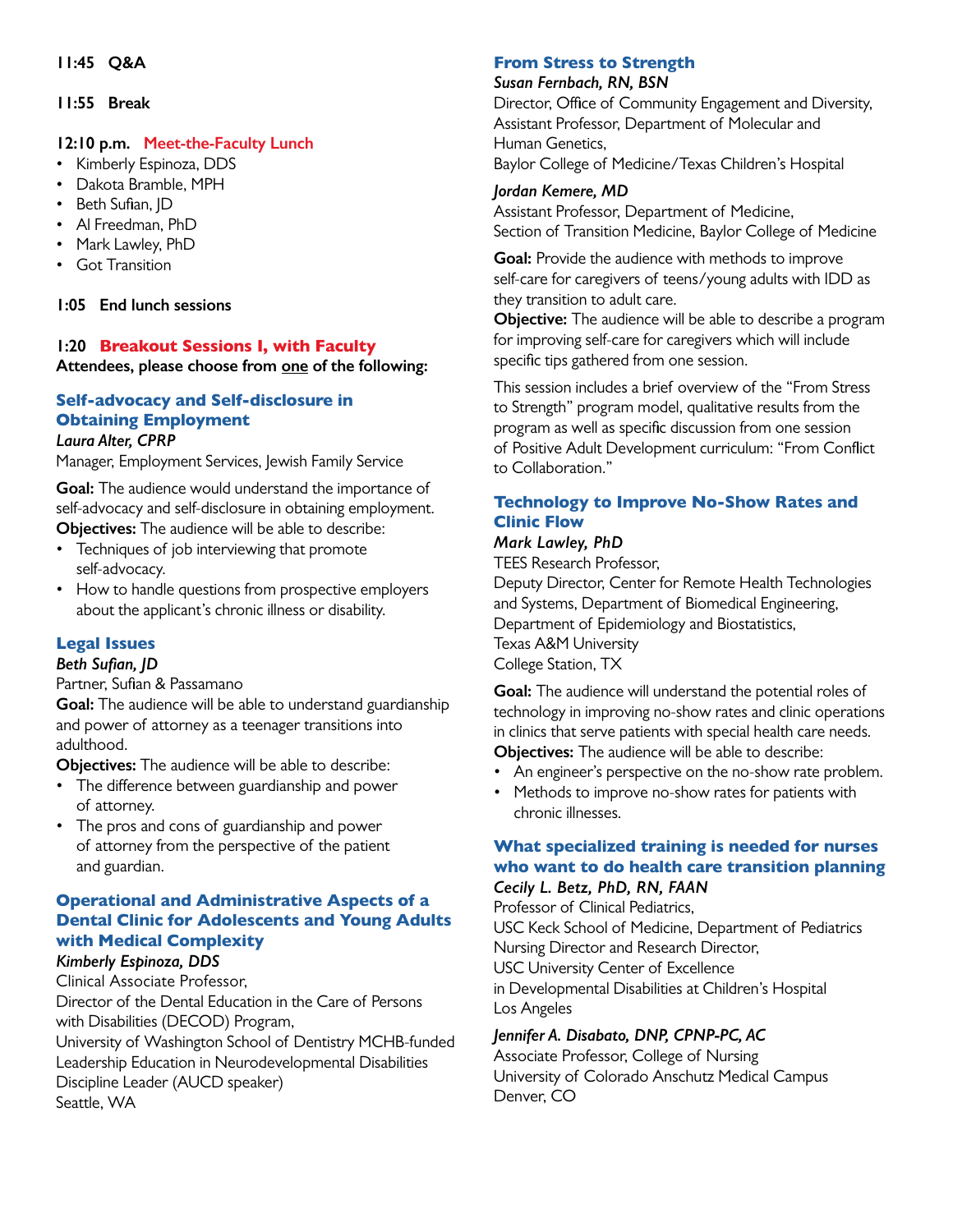**Goal:** The audience will understand the knowledge, skills and attitudes (KSA) that are important for HCT planning for AYA with special health care needs (AYASHCN).

**Objectives:** The audience will be able to describe:

- KSA that are important for nurses who do HCT planning for AYASHCN.
- Nursing competencies that distinguish a nurse who, for example, does HCT planning in complex care, compared to a nurse who provides complex care but is not trained in HCT planning for AYASHCN.
- Whether nurses are receiving this specialized training.

#### **2:20 p.m. Breakout Sessions II, with Faculty Attendees, please choose from one of the sessions offered from Breakout Sessions I.**

### **3:05 Break**

### **3:20 Nursing Roles in Transition Planning**

#### *Cecily L. Betz, PhD, RN, FAAN*

Professor of Clinical Pediatrics, USC Keck School of Medicine, Department of Pediatrics Nursing Director and Research Director, USC University Center of Excellence in Developmental Disabilities at Children's Hospital Los Angeles

### *Jennifer A. Disabato, DNP, CPNP-PC, AC*

Associate Professor, College of Nursing University of Colorado Anschutz Medical Campus Denver, CO

### *Nelly Miranda, BS, RN, CDE*

Coordinator for the Young Adult Diabetes Program, Baylor College of Medicine

**Goal:** The audience will understand the various roles that nurses play in HCT, in the outpatient setting.

**Objective:** The audience will be able to describe the roles of nurses in the outpatient setting.

### **4:05 Q&A and Evaluation**

#### **4:15 Adjournment**

## AGENDA **FRIDAY, OCTOBER 30, 2020**

**7:50 a.m. Waiting Room (Zoom)**

**8:00 Announcements**

*Albert C. Hergenroeder, MD*

## **8:15 Addressing Patient Adherence with Motivational Interviewing (MI)**

#### *Beth Garland, PhD*

Associate Professor of Pediatrics, Section of Adolescent Medicine and Sports Medicine, Department of Pediatrics, Baylor College of Medicine

*Daniel DeSalvo, MD,* as patient in character.

**Goal:** The audience will understand MI techniques as a way of addressing non-adherence.

**Objectives:** The audience will be able to discuss:

- MI techniques they could implement in their practice.
- How MI could be used to address non-adherence in self-management for AYASHCN in transition.

## **9:05 Q&A**

#### **9:20 Young Adult Perspective** *Dakota Bramble, MPH*

Type 1 Diabetes Transition Patient,

Texas Children's Hospital and Baylor College of Medicine

**Goal:** The audience will understand the perspective of a young adult with a chronic illness who has successfully navigated the transition to adult-based care and adulthood. **Objectives:** The audience will be able to describe:

• Challenges this speaker faced during transition to adulthood and adult based care.

- Some specific coping strategies to facilitate successful transition.
- This speaker's use of digital technology in self-management.

### **10:20 Q&A**

#### **10:35 Break**

## **10:50 A Parent's Perspective on Transition** *Al Freedman, PhD*

Clinical Psychologist, Private Practice

**Goal:** The audience will understand a parent's perspective on the process of transition from adolescence through young adulthood for their adolescent/young adult with a chronic illness or disability.